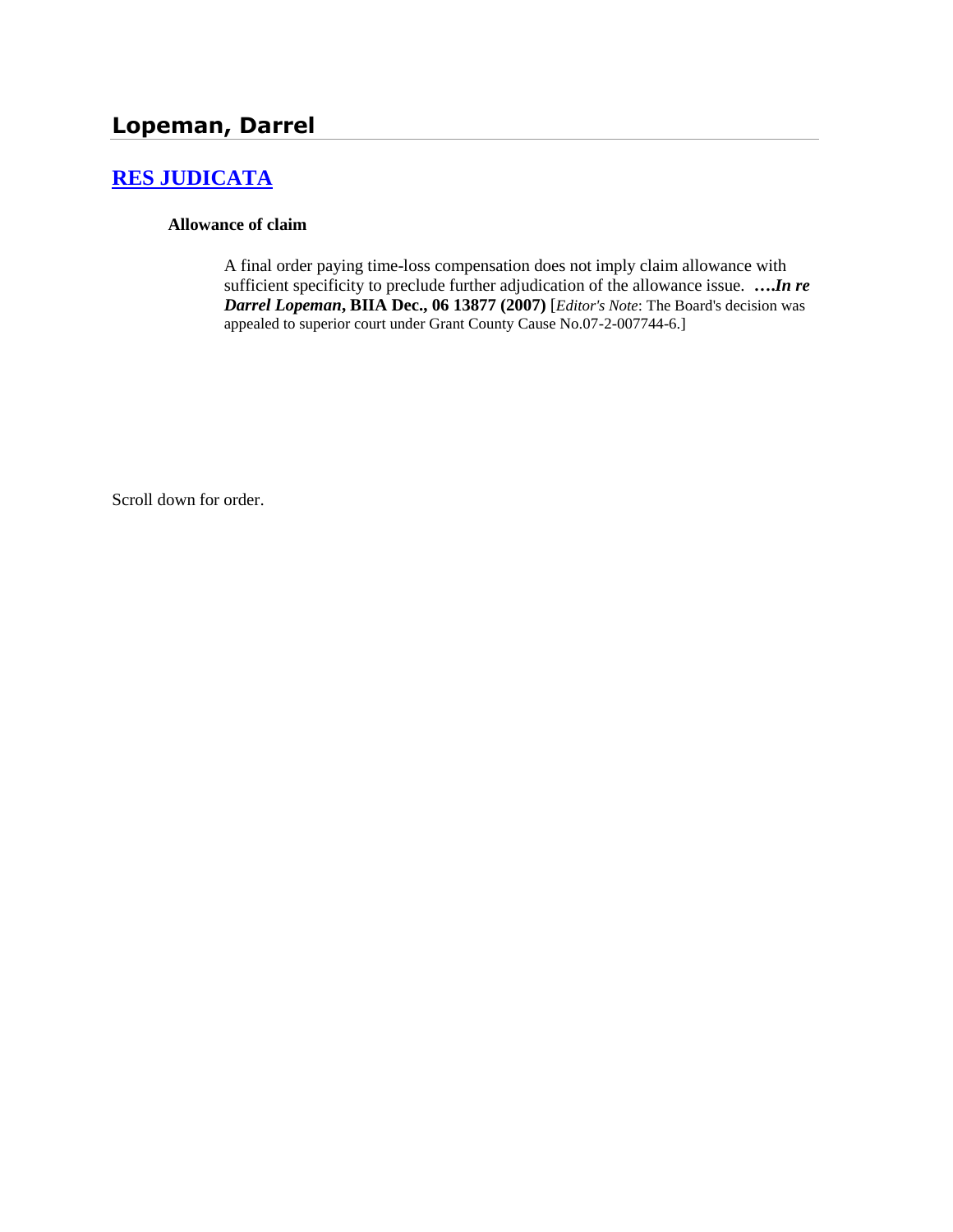# **BEFORE THE BOARD OF INDUSTRIAL INSURANCE APPEALS STATE OF WASHINGTON**

| IN RE:<br>DARREL D. LOPEMAN | <b>DOCKET NO. 06 13877</b>                                                                               |
|-----------------------------|----------------------------------------------------------------------------------------------------------|
| <b>CLAIM NO. AA-92752</b>   | ORDER VACATING PROPOSED DECISION<br>AND ORDER AND REMANDING THE APPEAL<br><b>FOR FURTHER PROCEEDINGS</b> |
|                             |                                                                                                          |

### APPEARANCES:

Claimant, Darrel D. Lopeman, by Calbom & Schwab, P.S.C., per G. Joe Schwab

Employer, Grant County Fire District #5, None

Department of Labor and Industries, by The Office of the Attorney General, per Tomás S. Caballero, Assistant

The claimant, Darrel D. Lopeman, filed an appeal with the Board of Industrial Insurance Appeals on April 12, 2006, from an order of the Department of Labor and Industries dated April 4, 2006. In this order, the Department rejected the claim and assessed an overpayment of time loss compensation benefits in the amount of \$20,313.58. The Department order is **REMANDED FOR FURTHER PROCEEDINGS**.

#### **DECISION**

Pursuant to RCW 51.52.104 and RCW 51.52.106, this matter is before the Board for review and decision on a timely Petition for Review filed by the Department to a Proposed Decision and Order issued on January 8, 2007, in which the industrial appeals judge reversed and remanded the order of the Department dated April 4, 2006.

The Board has reviewed the evidentiary rulings in the record of proceedings and finds that no prejudicial error was committed. The rulings are affirmed. This case was properly tried on summary judgment and there are no material facts in dispute. The industrial appeals judge reversed the April 4, 2006 Department order and found that a determinative order awarding time loss compensation can bind the Department to claim allowance. We disagree with the industrial appeals judge's decision to grant summary judgment on this basis. The matter must be remanded to allow Mr. Lopeman to address the merits of his claim for benefits.

1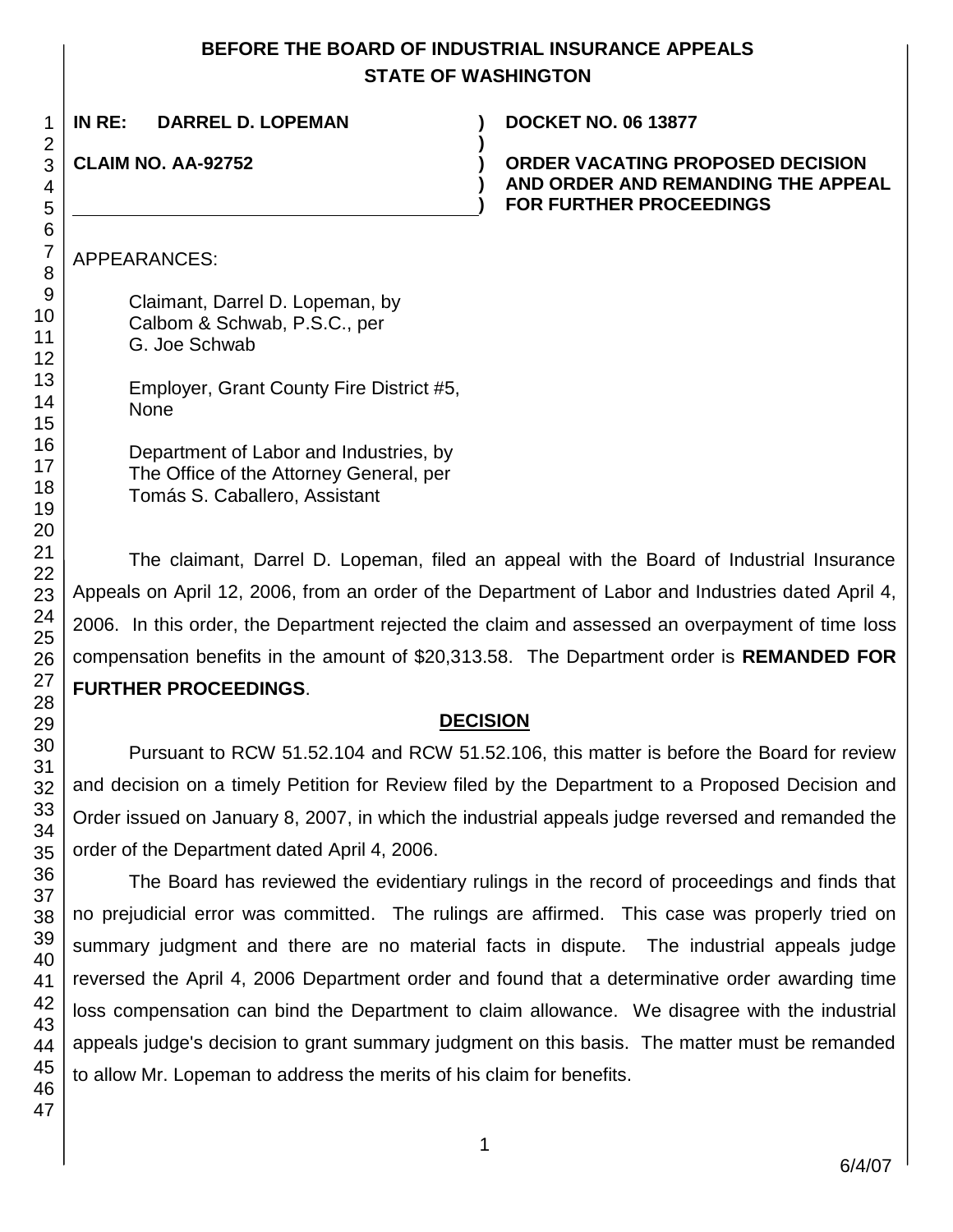In this case, the Department issued a series of interlocutory orders in which it awarded time loss compensation benefits after the application for benefits was filed. On July 20, 2005, the Department issued a subsequent determinative order in which it paid time loss compensation benefits. On July 21, 2005, the Department issued an order in which it allowed the claim. On August 1, 2005 and August 15, 2005, the Department issued further determinative orders in which it paid time loss compensation benefits. On August 25, 2005, the Department issued an order in which it indicated that it would reconsider the allowance order. In the interim, the Department continued to issue interlocutory orders in which it paid time loss compensation benefits. On December 23, 2005, the employer protested allowance of the claim. On February 7, 2006 and April 4, 2006, the Department issued orders in which it rejected the claim.

We believe the Department should not be forced to allow the claim based on the July 20, 2005 determinative time loss order. A determinative time loss order informs the parties that the worker will be receiving time loss compensation benefits. It does not speak to claim allowance. Our Court of Appeals has historically required that Department orders include a clear and unmistakable determination that the claim has been allowed. The doctrine of res judicata cannot apply to a party's detriment when it lacks precise meaning. *King v. Department of Labor & Indus.*, 12 Wn. App. 1 (1974). Based on the Court's rationale in *King,* the Department's determinative time loss order fails to adequately notify the parties that the claim was allowed.

The Court of Appeals has continued to require clarity in orders issued by the Department. In an appeal issued subsequent to *King*, the Court held that prior Department orders failed to provide notice of the factual basis underlying the worker's wage determination. *Somsak v. Criton Technologies/Heath Tecna, Inc.*, 113 Wn. App. 84 (2002). Although the Department made adjustments to Ms. Somsak's time loss rate in several final orders, as well as the closing order, the Court found that none of the orders provided the specific facts used in the calculations. The Court permitted Ms. Somsak to challenge the wage rate based on the Department's failure to issue orders with adequate underlying explanations. Again, the Court emphasized the importance of fairness in the process, which can be had only when an order is clear on its face.

We remain mindful of our prior decisions on this issue in *In re Herbert Olive*, Dckt. No. 70,349 (August 7, 1986) and *In re Gary Johnson*, BIIA Dec., 86 3681 (1987). We agree with our industrial appeals judge that the fact pattern in *Olive* is nearly identical to that presented here. While the Department was bound to allow the claim in *Olive*, we cannot abide by that result in light of the Court's most recent ruling in *Somsak*.

1